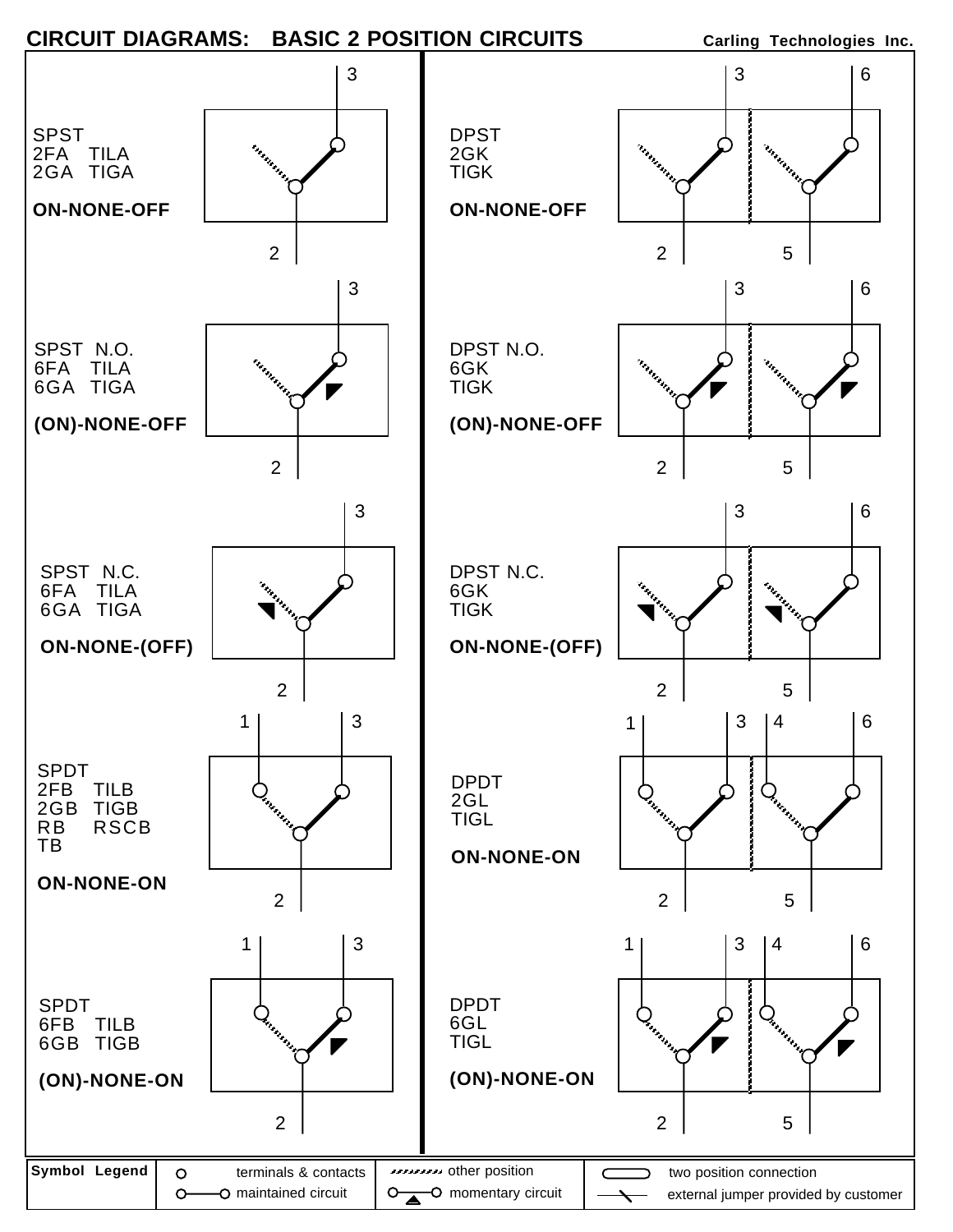## CIRCUIT DIAGRAMS: BASIC 2 POSITION CIRCUITS Carling Technologies Inc.

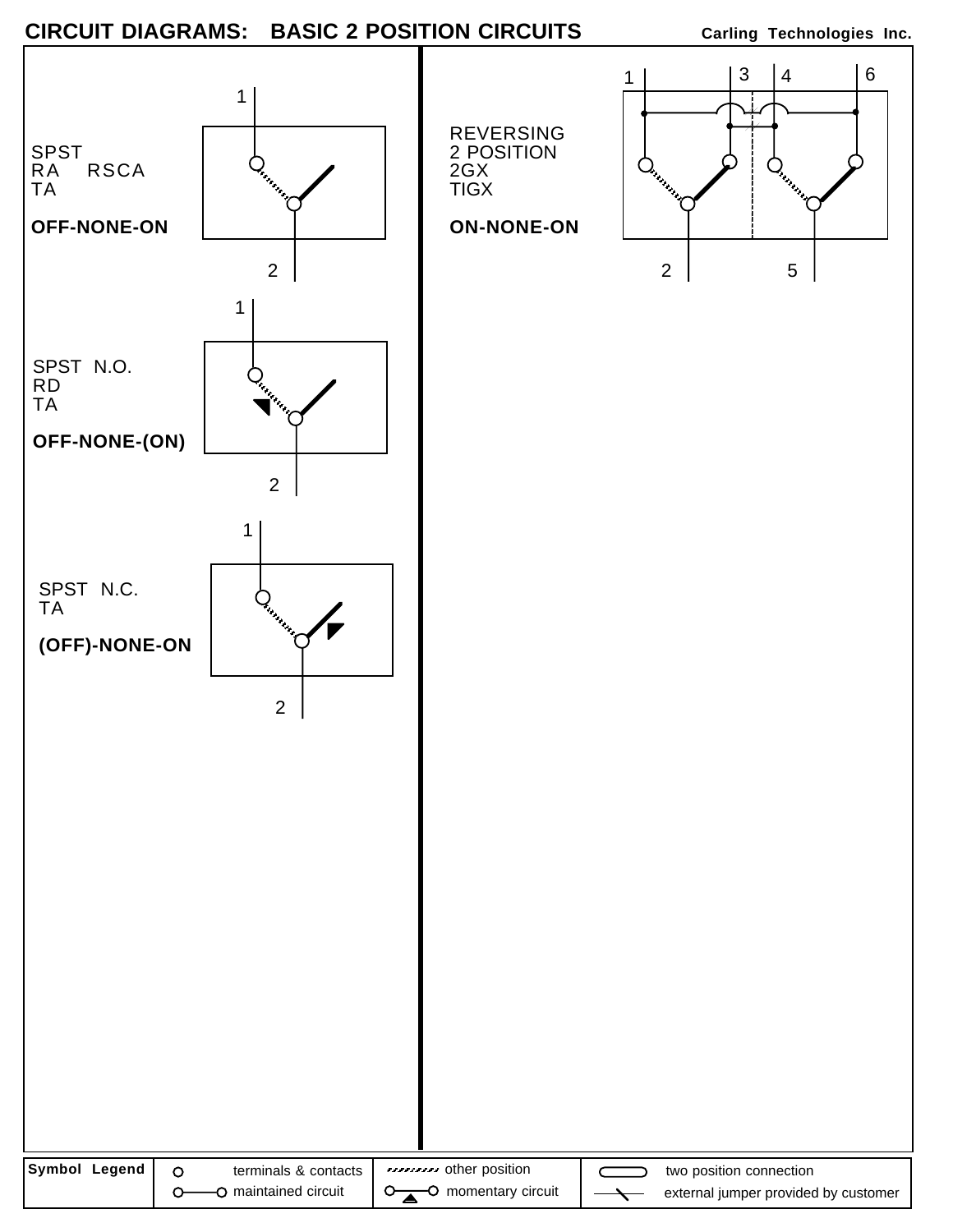## **CIRCUIT DIAGRAMS:** BASIC 3 POSITION CIRCUITS Carling Technologies Inc.